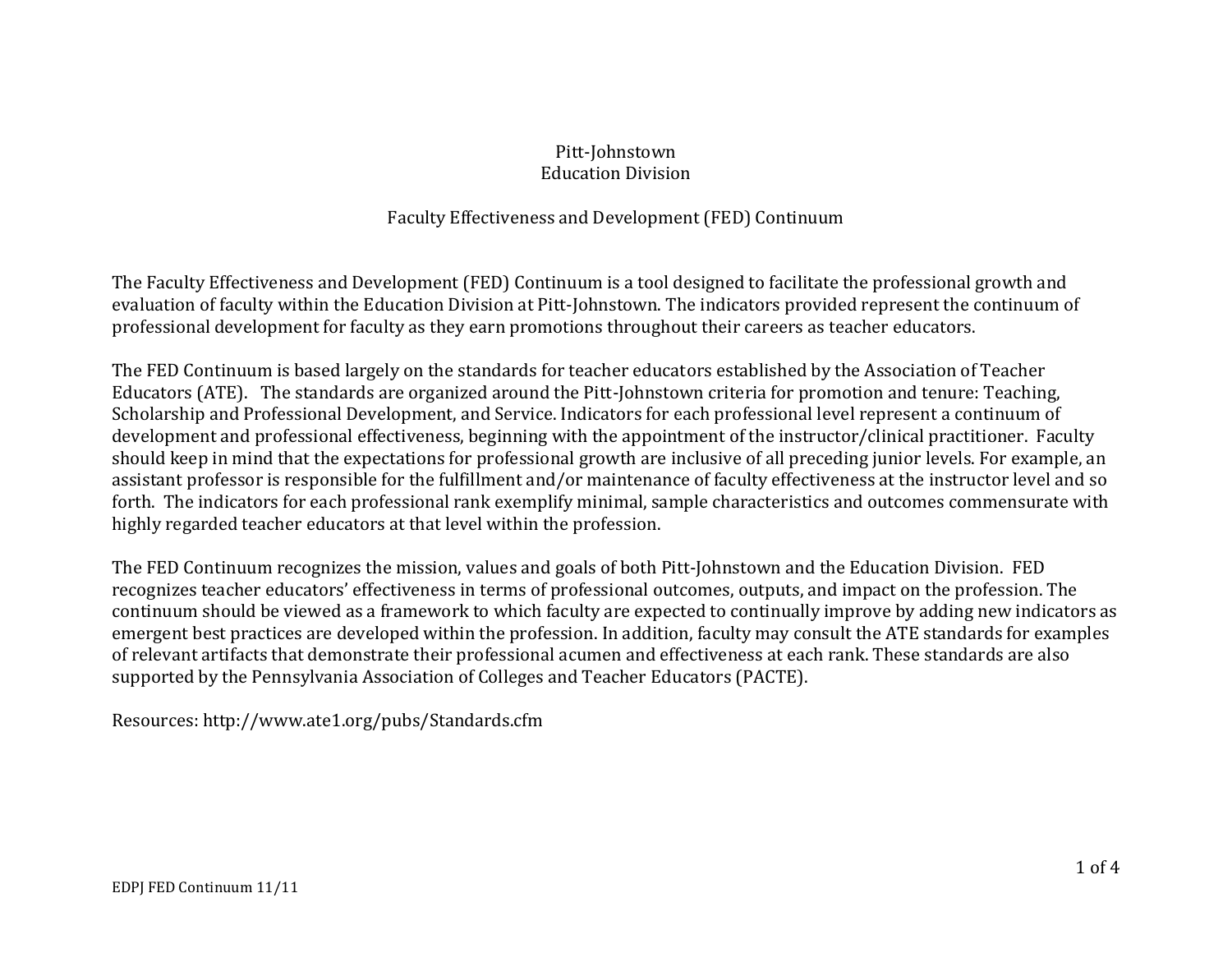# **Teaching Effectiveness**

| Standard $(s)$                                                                                                                                                                                                                                            | <b>Instructor or Clinical</b><br>Practitioner                                                                                                                                                                                                                                                                                                                                                                                                                                                                                        | <b>Assistant Professor</b>                                                                                                                                                                                                                                                                                                                                                                                                                                                                            | <b>Associate Professor</b>                                                                                                                                                                                                                                             | Professor                                                                                                                                                                                    |
|-----------------------------------------------------------------------------------------------------------------------------------------------------------------------------------------------------------------------------------------------------------|--------------------------------------------------------------------------------------------------------------------------------------------------------------------------------------------------------------------------------------------------------------------------------------------------------------------------------------------------------------------------------------------------------------------------------------------------------------------------------------------------------------------------------------|-------------------------------------------------------------------------------------------------------------------------------------------------------------------------------------------------------------------------------------------------------------------------------------------------------------------------------------------------------------------------------------------------------------------------------------------------------------------------------------------------------|------------------------------------------------------------------------------------------------------------------------------------------------------------------------------------------------------------------------------------------------------------------------|----------------------------------------------------------------------------------------------------------------------------------------------------------------------------------------------|
| a. Model teaching<br>that demonstrates<br>content and<br>professional<br>knowledge, skills,<br>and dispositions<br>reflecting<br>research,<br>proficiency with<br>technology and<br>assessment, and<br>accepted best<br>practices in<br>teacher education | Continuum of Indicators<br>Model standards of CLF<br>$\bullet$<br>during instruction<br>Model praxis (theory<br>$\bullet$<br>into practice)<br>Demonstrate<br>$\bullet$<br>appropriate subject<br>matter/content<br>knowledge<br>Monitor and support<br>$\bullet$<br>novice teachers'<br>professional<br>development (incl.<br>advisement)<br>Model effective<br>$\bullet$<br>instruction to meet the<br>needs of diverse<br>learners<br>Model appropriate uses<br>$\bullet$<br>of current trends in<br>technology and<br>assessment | Revise courses based on<br>$\bullet$<br>sound professional data<br>and student learning<br>outcomes<br>Incorporate current<br>$\bullet$<br>research and/or best<br>practices into coursework<br>Ground practice in<br>$\bullet$<br>current policy and<br>research related to<br>(teacher) education<br>Model reflective practice<br>$\bullet$<br>to foster student<br>reflection<br>Monitor and support<br>$\bullet$<br>teacher educators' (e.g.<br>cooperating teachers)<br>professional development | Incorporate<br>$\bullet$<br>original research<br>into coursework<br>Assist in<br>$\bullet$<br>development of<br>new courses that<br>exhibit<br>professional<br>currency<br>Mentor junior<br>$\bullet$<br>faculty and<br>adjuncts for<br>instructional<br>effectiveness | Establish venues<br>$\bullet$<br>that support<br>instructional<br>effectiveness<br>within the Division<br>and community<br>Lead research<br>initiatives on<br>instructional<br>effectiveness |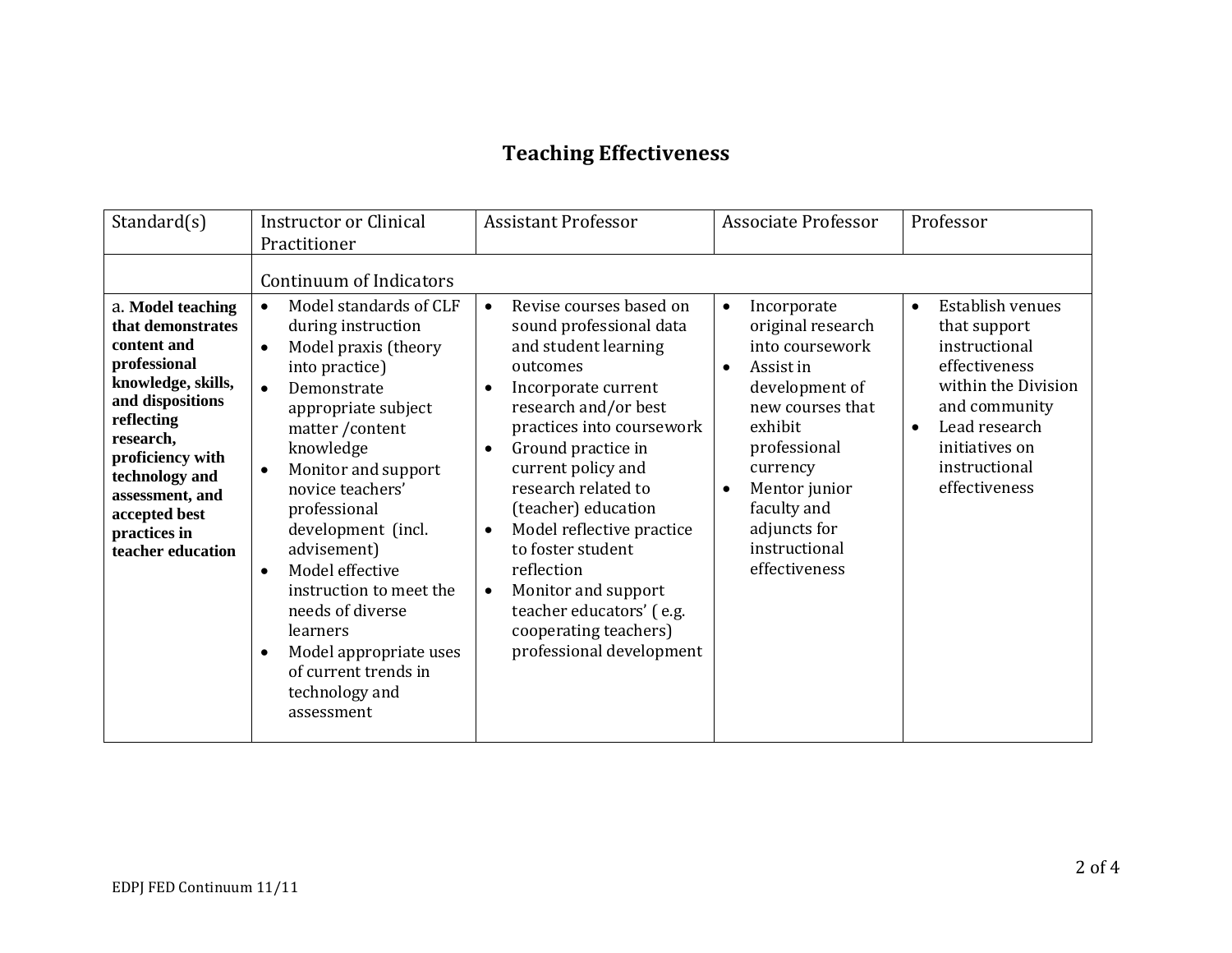# **Scholarship and Professional Development**

|                                                                                                                                                                                                                                                                                                                                                                                                               | <b>Assistant Professor</b>                                                                                                                                                                                                                                                                                                                                           | <b>Associate Professor</b>                                                                                                                                                                                                                                          | Professor                                                                                                                                                                                                                                                 |
|---------------------------------------------------------------------------------------------------------------------------------------------------------------------------------------------------------------------------------------------------------------------------------------------------------------------------------------------------------------------------------------------------------------|----------------------------------------------------------------------------------------------------------------------------------------------------------------------------------------------------------------------------------------------------------------------------------------------------------------------------------------------------------------------|---------------------------------------------------------------------------------------------------------------------------------------------------------------------------------------------------------------------------------------------------------------------|-----------------------------------------------------------------------------------------------------------------------------------------------------------------------------------------------------------------------------------------------------------|
| Practitioner<br>Continuum of Indicators<br>Investigate theoretical<br>$\bullet$<br>and practical problems<br>in teaching, learning,<br>and/or teacher<br>education<br>Present at local and/or<br>$\bullet$<br>state level conferences<br>or professional venues<br>Demonstrate active<br>$\bullet$<br>participation in local<br>and state professional<br>organizations<br>Demonstrate continual<br>$\bullet$ | Publish (first author and<br>$\bullet$<br>co-authored) in peer-<br>reviewed journals at the<br>state and national level<br>Acquire external funding<br>for research and/or<br>professional development<br>Present peer-reviewed<br>$\bullet$<br>research at state and<br>national conferences<br>Demonstrate active<br>$\bullet$<br>participation in<br>professional | Publish in peer-<br>$\bullet$<br>reviewed book<br>chapters, single or<br>co-author book or<br>edited book<br>Present peer-<br>$\bullet$<br>reviewed research<br>at national and/or<br>international<br>conferences<br>Apply (original)<br>research to<br>program or | Publish single<br>$\bullet$<br>authored book<br>Participate on<br>$\bullet$<br>commissions,<br>congresses,<br>evaluation teams<br>for educational<br>improvement or<br>effectiveness<br>Demonstrate<br>national or<br>international<br>recognition within |
| instructional<br>improvement and<br>effectiveness                                                                                                                                                                                                                                                                                                                                                             | organizations at the<br>national level<br>Apply research to<br>teaching practice                                                                                                                                                                                                                                                                                     | curriculum<br>development                                                                                                                                                                                                                                           | the profession                                                                                                                                                                                                                                            |
|                                                                                                                                                                                                                                                                                                                                                                                                               |                                                                                                                                                                                                                                                                                                                                                                      |                                                                                                                                                                                                                                                                     |                                                                                                                                                                                                                                                           |